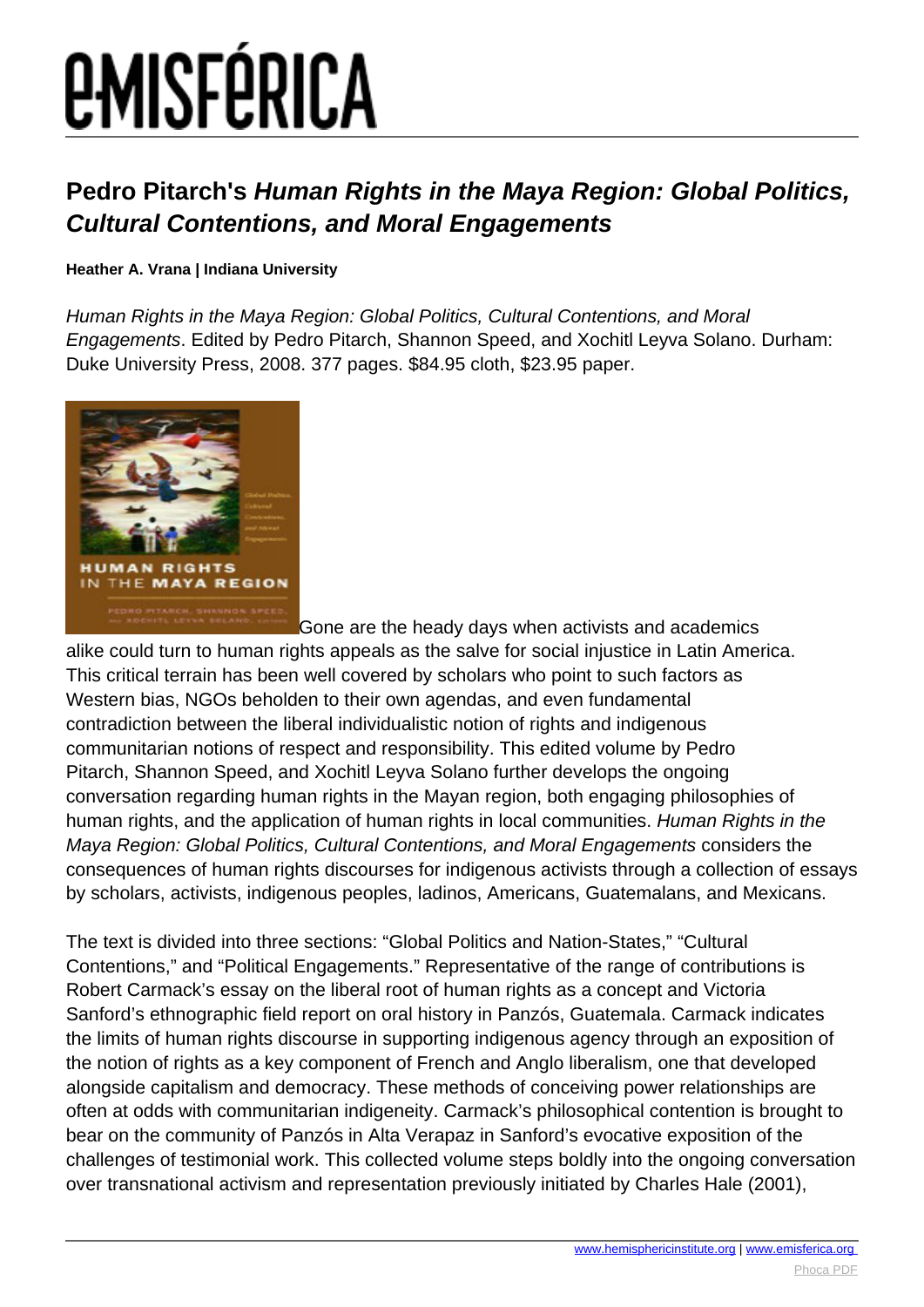## **EMISFÉRICA**

Richard Wilson (1997), Margaret Keck and Kathryn Sikkink (1998).

In this case, the multivocal character of an edited volume offers nuance to uncertain questions. There can be no single definition of human rights. For example, as Shannon Speed and Alvaro Reyes indicate in the case of Chiapas, human rights have been variously invoked by the Catholic Church with a religious hue, by the state and liberal NGOs in positivist legalistic terms, and by the Ejército Zapatista de Liberación Nacional (EZLN) with an appeal to indigenous rights (282). On the other hand, it is equally impossible to speak of a singular, unified, homogenous "Maya culture" or even a homogenous state. Rachel Sieder's essay challenges transnational efforts toward legal reform that target national governments, writing that their influence is rather limited when a fragmented state fails to inspire local confidence and is unable to protect citizens on a daily basis (84). This is especially problematic in the case of Guatemala, which does not share the Mexican experience of a strong corporatist state. Taken together, the collected essays argue for a dialogic conception of human rights where human rights ideals and activist infrastructures developed outside of local communities are contested, adapted, and ultimately adopted (or not) by local indigenous actors.

Perhaps it is because of the unfixed nature of the questions at stake that certain shortcomings emerge. One of the book's implicit objectives is a redefinition of the Maya region. But do the authors in this volume delimit the region according to current geopolitical borders, linguistic groups, or shared histories of Mayan ancestry and subjugation by the state? Although the volume aims to be comparative, the authors' reluctance to fully problematize community boundaries (whether local, national, or regional) precludes an effective comparative approach. Performance Studies scholars will wish for a more thoroughgoing engagement with various moments of commemoration and embodiment, as the volume remains suggestive rather than exhaustive in this area. In any case, the comprehensive bibliography will prove useful for readers interested in social movements, transnational activism, and postcolonial studies in Latin America.

This book has a curious effect. After twelve essays, there is no single answer to the volume's question, "What is the relationship between 'Maya culture' and human rights?" Yet, in its nuance and good-faith consideration of the implications of scholarly and activist work undertaken "on behalf of" another, this edited volume is inspiring. It leaves the reader with one definitive conclusion: for better or for worse, international human rights discourses are a permanent feature in local, national and international legal, moral, and political agendas.

**Heather Vrana** es estudiante de Doctorado en Indiana University, en el Departamento de Historia. Su tesis de grado, "No Nos Tientes: Guatemalan Students at Protest and Play, 1944-1989", discute la formación de la élite intelectual guatemalteca en la Universidad de San Carlos, a través de la acción política y la memoria histórica. Ha publicado en diversas revistas